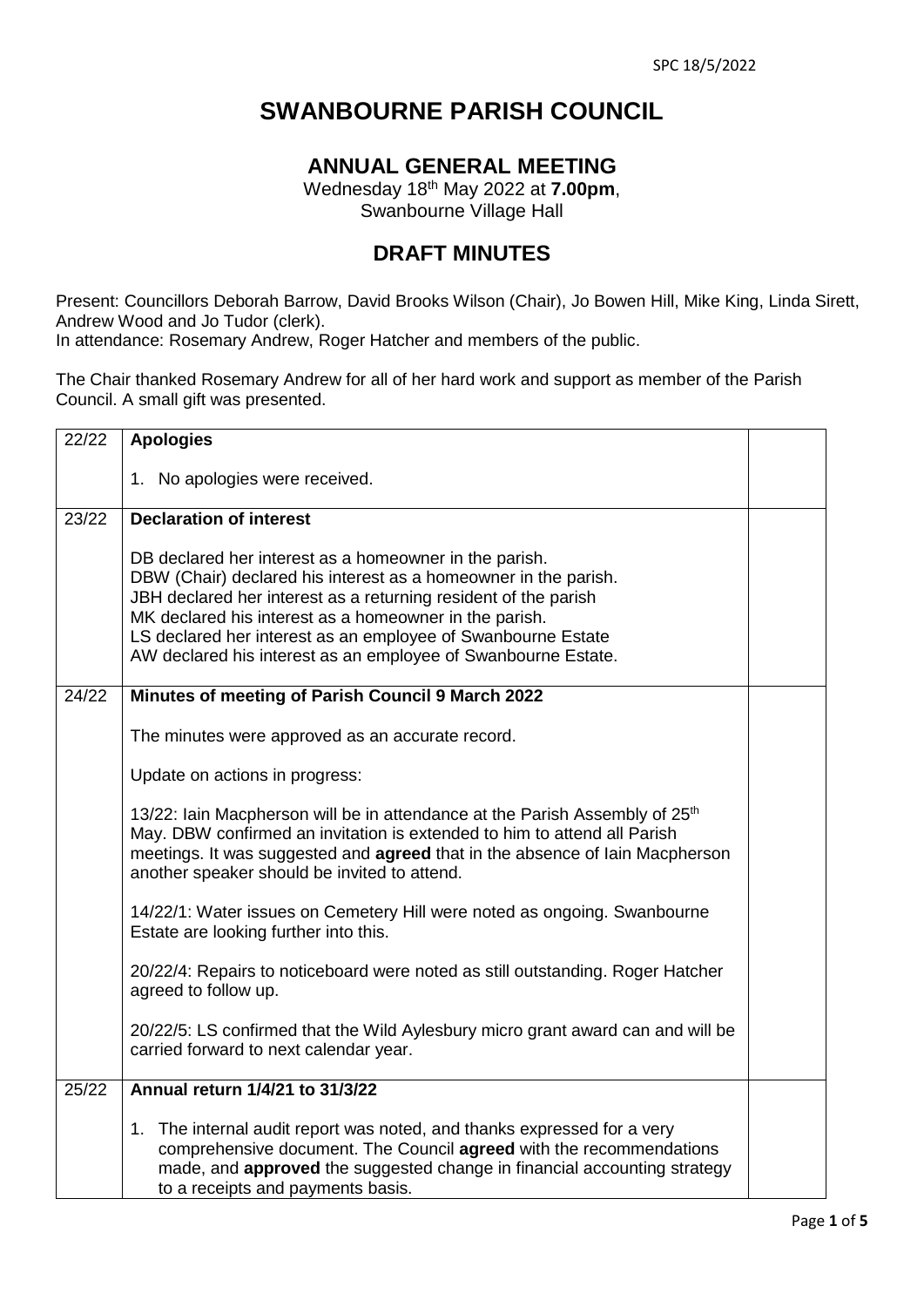|       |    | 2. The Council agreed that all statements in the Annual Governance Statement<br>Section 1 were correct and in force. The document was duly approved.                                                                                                                                                                                                                            |                                |
|-------|----|---------------------------------------------------------------------------------------------------------------------------------------------------------------------------------------------------------------------------------------------------------------------------------------------------------------------------------------------------------------------------------|--------------------------------|
|       |    | 3. The Council reviewed and agreed the financial information recorded in the<br>Accounting Statement Section 2. The document was duly approved.                                                                                                                                                                                                                                 |                                |
|       |    | 4. The Council approved the certificate of Exemption AGAR form 2, and this<br>was duly approved.                                                                                                                                                                                                                                                                                |                                |
|       | 5. | It was noted that the Clerk had commenced work on refreshing the asset<br>register in accordance with audit recommendations. It was agreed that the<br>Clerk and Chair would confirm physical assets and cross reference to the PC<br>insurance. A question was raised as to who owns the garage store. DBW to<br>check with Swanbourne Estate and report back at next meeting. | JT<br><b>DBW</b><br><b>DBW</b> |
|       | 6. | The Council approved the new style risk register for 22/23. The Council<br>agreed that this was to be reviewed at each quarter with the financial<br>forecast. A further risk was suggested regarding failure to recruit new<br>Council members. JT to include.                                                                                                                 | JT                             |
|       |    | 7. The notice period for the exercise of public rights would commence after the<br>Jubilee bank holiday, at which point all documents would be uploaded to the<br>website.                                                                                                                                                                                                      |                                |
| 26/22 |    | Parish Chairman's update                                                                                                                                                                                                                                                                                                                                                        |                                |
|       |    | 1. DBW was nominated and <b>accepted</b> the post of Chair for a further year.<br>Proposed by JBH and seconded by MK.                                                                                                                                                                                                                                                           |                                |
|       |    | 2. Buckingham Council confirmed that the notice of vacancy to replace Cllr<br>Rosemary Andrew had not generated any requests for election. The Chair<br>proposed that Roger Hatcher (RH) be co-opted. This was seconded by AW<br>and agreed by all Councillors present. Roger Hatcher was duly elected.                                                                         |                                |
|       |    | 3. Councillor roles were discussed and the following major adjustments were<br>agreed:<br>RH to be responsible for the duties previously undertaken by RA and<br>would include playing fields.<br>LS responsibilities to include PC representative for the SCA, Millennium<br>wood management and Memorial Garden.                                                              |                                |
|       |    | AW to also cover playing field in conjunction with RH.<br>JT to adjust Councillor and duty list accordingly.                                                                                                                                                                                                                                                                    | JT                             |
|       | 4. | The Council expressed thanks to Philip and Sylvia Dalton for their work<br>maintaining the memorial garden as they step down from this activity.                                                                                                                                                                                                                                |                                |
|       |    | 5. DBW noted that Buckingham Council were deploying dog wardens who<br>could issue on the spot fines of up to £1,000 for instances of dog fouling.<br>JBH to include note in newsletter.                                                                                                                                                                                        | <b>JBH</b>                     |
| 27/22 |    | <b>Public Participation items</b>                                                                                                                                                                                                                                                                                                                                               |                                |
|       |    | 1. A question was raised as to whether S106 funding was obtainable in respect<br>of planning application 22/00102/APP Hensmans Farm. The Chair confirmed<br>that there had recently been a change in protocol where, depending on<br>changes, S106 funding had been allocated to PCs.                                                                                           |                                |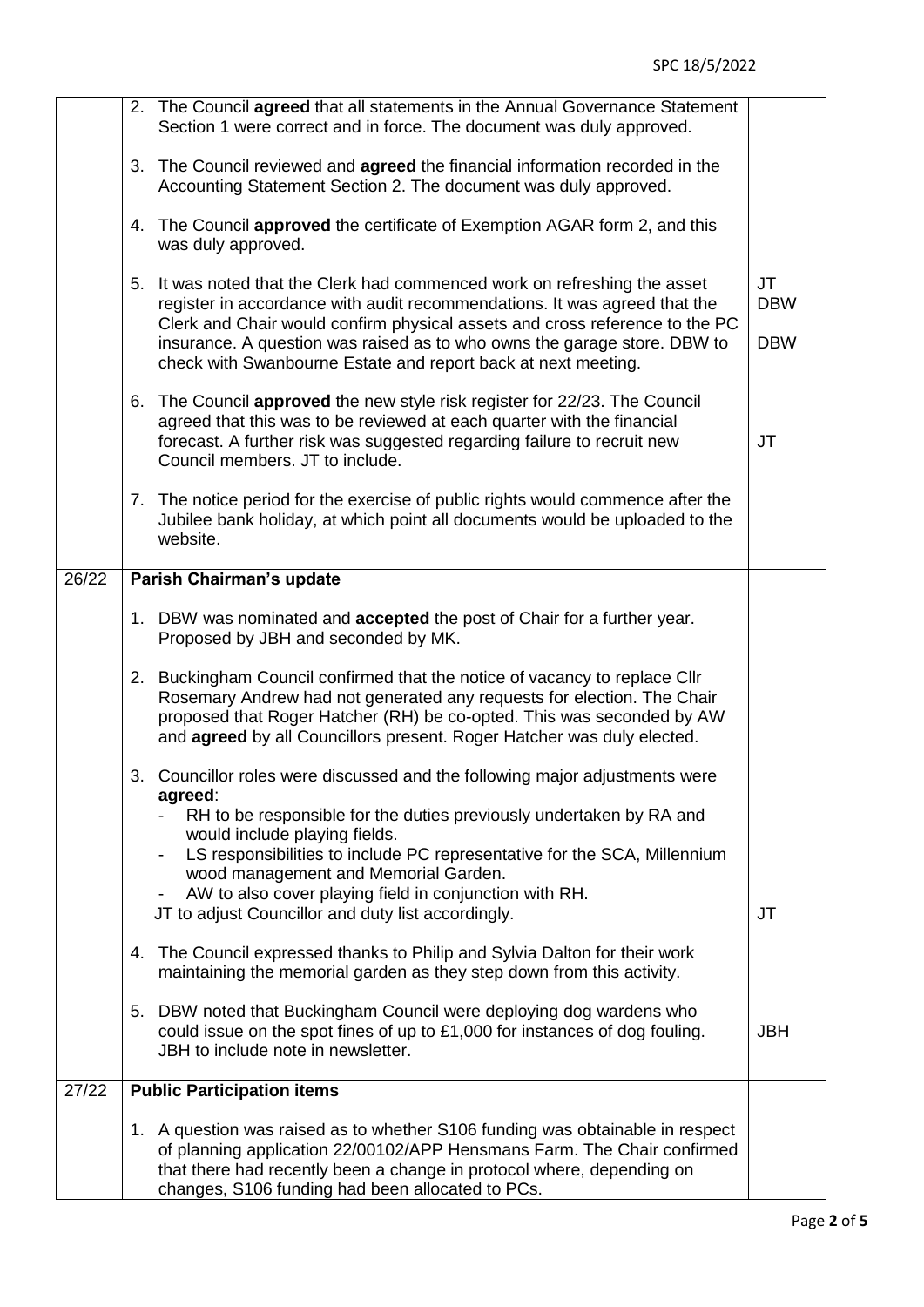| 1.           |                                                                                                     |                                          |                   |                   |                  |                                                                         |  |
|--------------|-----------------------------------------------------------------------------------------------------|------------------------------------------|-------------------|-------------------|------------------|-------------------------------------------------------------------------|--|
|              | The Council received finance and planning Appendix B.                                               |                                          |                   |                   |                  |                                                                         |  |
|              | The Council ratified all items of income and expenditure made since the last<br>meeting as follows: |                                          |                   |                   |                  |                                                                         |  |
| Expenditure: |                                                                                                     |                                          |                   |                   |                  |                                                                         |  |
|              | Date<br>Payee                                                                                       | <b>Details</b>                           |                   |                   | £                | Folio ref                                                               |  |
|              | 16.3.22 SWALEC                                                                                      | Street Lighting February 22              |                   | DD                | 97.25            | 326                                                                     |  |
|              | 29.3.22 Harlequin press INV06886                                                                    | Swanbourne news no158                    |                   | <b>BACS</b>       | 85.00            | 327                                                                     |  |
|              | 31.3.22 Clerk                                                                                       | March 22 salary                          |                   | <b>BACS</b>       | 386.60           | 328                                                                     |  |
|              |                                                                                                     |                                          |                   |                   |                  |                                                                         |  |
|              | 27.04.22 North Bucks Planning Consort Membership fee                                                |                                          |                   | BACS              | 20.00            | 22.1                                                                    |  |
|              | 27.04.22 Swarco<br>18.4.22 SSE                                                                      | Silver maintenance contract              |                   | <b>BACS</b><br>DD | 203.94<br>106.70 | 22.2<br>22.3                                                            |  |
|              | 27.04.22 Jenny Groom                                                                                | Electricity March 22<br>Internal Auditor |                   | <b>BACS</b>       | 100.00           | 22.4                                                                    |  |
|              | 27.04.22 Clerk                                                                                      | Expenses stationery, ink, mileage        |                   | <b>BACS</b>       | 43.16            | 22.5                                                                    |  |
|              | 27.04.22 Clerk                                                                                      | Expenses - mileage                       |                   | <b>BACS</b>       | 7.20             | 22.6                                                                    |  |
|              | 27.04.22 BMKALC                                                                                     | BMKALC and NALC subscriptions            |                   | <b>BACS</b>       | 65.97            | 22.7                                                                    |  |
|              | 27.04.22 Lynch Garden Services                                                                      | April grass cuts invoice 7368            |                   | <b>BACS</b>       | 750.00           | 22.8                                                                    |  |
|              | 29.04.22 Clerk                                                                                      | Clerk salary April 22                    |                   | <b>BACS</b>       | 461.66           | 22.9                                                                    |  |
|              |                                                                                                     |                                          |                   |                   |                  |                                                                         |  |
|              | Income                                                                                              |                                          |                   |                   |                  |                                                                         |  |
|              | Date                                                                                                |                                          |                   |                   | £                | Folio ref                                                               |  |
|              | 01.04.22 Bucks Council                                                                              | Devolution payment                       |                   |                   | 1791.62          | 22A                                                                     |  |
|              | 12.04.22 Bucks council                                                                              | Precept part 1                           |                   |                   | 10,000.00        | 22B                                                                     |  |
|              |                                                                                                     |                                          |                   |                   |                  | The Council received and ratified a proposed final budget draft for the |  |
|              |                                                                                                     |                                          |                   |                   |                  |                                                                         |  |
|              | SWANBOURNE PARISH COUNCIL<br>2022/23 BUDGET                                                         |                                          |                   |                   |                  |                                                                         |  |
|              |                                                                                                     |                                          |                   |                   |                  |                                                                         |  |
|              | Income                                                                                              |                                          |                   |                   |                  |                                                                         |  |
|              | Precept                                                                                             |                                          | 20,000            |                   |                  |                                                                         |  |
|              | Devolution receipt                                                                                  | Total budgeted income                    | 1,792<br>21,792   |                   |                  |                                                                         |  |
|              |                                                                                                     |                                          |                   |                   |                  |                                                                         |  |
|              | Street lamp repair and maintenance                                                                  |                                          | 1,850             |                   |                  |                                                                         |  |
|              | Street Lamp Power (electricity) SWALEC<br>MVAS Service Contract SWARCO                              |                                          | 1,320             | 170               |                  |                                                                         |  |
|              | Playing field general maintenance                                                                   |                                          | 1,965             |                   |                  |                                                                         |  |
|              | Playing field grant balance repairs                                                                 |                                          | 5,470             |                   |                  |                                                                         |  |
|              | <b>Cemetery Mowing</b>                                                                              |                                          | 1,200             |                   |                  |                                                                         |  |
|              | Donations/Subscriptions                                                                             |                                          |                   | 260               |                  |                                                                         |  |
|              | Printing (Newsletter)                                                                               |                                          |                   | 330               |                  |                                                                         |  |
|              | Insurance<br>Website hosting and planning tracker                                                   |                                          | 1,135             | 145               |                  |                                                                         |  |
|              | Clerk expenses                                                                                      |                                          |                   | 100               |                  |                                                                         |  |
|              | Dog waste collection (BC)                                                                           |                                          |                   | 660               |                  |                                                                         |  |
|              | Ordinary bin collection (BC)                                                                        |                                          |                   | 130               |                  |                                                                         |  |
|              | Village grass and verge maintenance                                                                 |                                          | 2,800             |                   |                  |                                                                         |  |
|              | War Memorial maintenance                                                                            |                                          |                   | 400               |                  |                                                                         |  |
|              | Clerk salary                                                                                        |                                          | 5,160             |                   |                  |                                                                         |  |
|              | Miscellaneous<br>General maintenance and environment                                                |                                          |                   | 300<br>750        |                  |                                                                         |  |
|              |                                                                                                     | <b>Total budgeted expenditure</b>        | 24,145            |                   |                  |                                                                         |  |
|              |                                                                                                     | Total                                    | <u>-2,353</u>     |                   |                  |                                                                         |  |
|              |                                                                                                     |                                          |                   |                   |                  |                                                                         |  |
|              | Cash position                                                                                       |                                          |                   |                   |                  |                                                                         |  |
|              | Opening cash balance 1/4/22<br>Less budgeted overspend                                              |                                          | 9,286<br>$-2,353$ |                   |                  |                                                                         |  |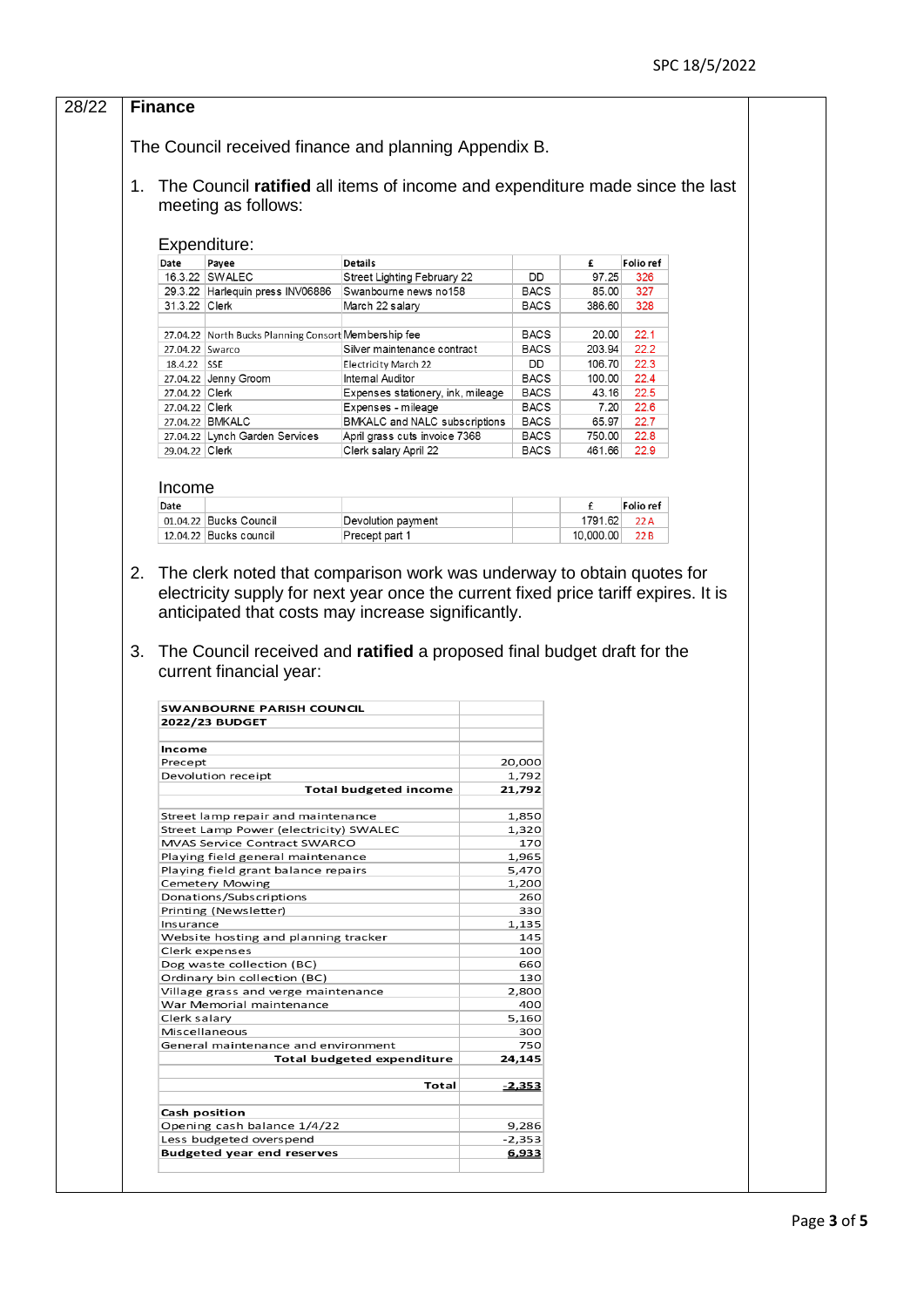| 29/22 | <b>Planning applications</b>                                                                                                                           |                                                                                 |                                 |            |  |  |
|-------|--------------------------------------------------------------------------------------------------------------------------------------------------------|---------------------------------------------------------------------------------|---------------------------------|------------|--|--|
|       |                                                                                                                                                        |                                                                                 |                                 |            |  |  |
|       | The Council noted the PC response to the following planning applications:                                                                              |                                                                                 |                                 |            |  |  |
|       | Ref                                                                                                                                                    | <b>Details</b>                                                                  | Response                        |            |  |  |
|       | 22/00370/                                                                                                                                              | The Old Laundry, 15 Smithfield                                                  | No objection                    |            |  |  |
|       | <b>ALB</b>                                                                                                                                             | End                                                                             |                                 |            |  |  |
|       |                                                                                                                                                        | <b>External doors</b>                                                           |                                 |            |  |  |
|       | 22/00938/                                                                                                                                              | Swanbourne estate Home Farm                                                     | No Objection                    |            |  |  |
|       | <b>AGN</b>                                                                                                                                             | Concrete and water tank                                                         |                                 |            |  |  |
|       | 22/01027/<br><b>ALB</b>                                                                                                                                | 4 Winslow Road<br>Joinery and brickwork                                         | No objection                    |            |  |  |
|       | 22/00866/                                                                                                                                              | Swanbourne House School                                                         | Application supported           |            |  |  |
|       | <b>APP</b>                                                                                                                                             | Wedding venue application                                                       | Subject to event limitation and |            |  |  |
|       |                                                                                                                                                        |                                                                                 | for cessation of activity       |            |  |  |
|       | 22/01206/                                                                                                                                              | The Old laundry, 15 Smithfield                                                  | No Objection                    |            |  |  |
|       | <b>ALB</b>                                                                                                                                             | End                                                                             |                                 |            |  |  |
|       |                                                                                                                                                        | <b>Exterior repairs</b>                                                         |                                 |            |  |  |
|       | 22/01387/<br><b>APP</b>                                                                                                                                | Swanbourne House School                                                         | Pending<br>Due 1/6/22           |            |  |  |
|       | 22/01435/                                                                                                                                              | Play equipment<br>The Old Vicarage, 2 Winslow Rd                                | Pending                         |            |  |  |
|       | <b>APP</b>                                                                                                                                             | Demolition of garage                                                            | Due 2/6/22                      |            |  |  |
|       |                                                                                                                                                        |                                                                                 |                                 |            |  |  |
|       |                                                                                                                                                        | The Council noted that a planning application had not been made in respect of a |                                 |            |  |  |
|       |                                                                                                                                                        | temporary structure at 7 Mursley Road. This would be discussed at the next      |                                 |            |  |  |
|       | Parish Council meeting.                                                                                                                                |                                                                                 |                                 |            |  |  |
| 30/22 | <b>Playing Field</b>                                                                                                                                   |                                                                                 |                                 |            |  |  |
|       |                                                                                                                                                        |                                                                                 |                                 |            |  |  |
|       |                                                                                                                                                        | 1. The Council noted and approved the estimate of £800 (including vat) for a    |                                 |            |  |  |
|       |                                                                                                                                                        | new play seat with chains and a panel for the play bubble. RH to organise       |                                 | RH and     |  |  |
|       | the purchase and installation. Once installation and repair is complete, the<br>Council approved the purchase of a safety inspection. JT to book.      |                                                                                 |                                 |            |  |  |
|       |                                                                                                                                                        |                                                                                 |                                 | <b>JT</b>  |  |  |
|       | The Council noted that the Playing Field group were looking at signage in<br>2.                                                                        |                                                                                 |                                 |            |  |  |
|       | respect of dog fouling. RH to present suggestions at next Council meeting.                                                                             |                                                                                 |                                 |            |  |  |
|       |                                                                                                                                                        |                                                                                 |                                 |            |  |  |
|       | The Council noted with thanks that RH had undertaken repairs to the playing<br>3.                                                                      |                                                                                 |                                 |            |  |  |
|       | field gates. Also noted that Mr Dean Ding had volunteered to undertake<br>additional grass cuts of the playing field to ensure that this area could be |                                                                                 |                                 |            |  |  |
|       |                                                                                                                                                        |                                                                                 |                                 |            |  |  |
|       | continually used for sports games.                                                                                                                     |                                                                                 |                                 |            |  |  |
|       | The Council agreed upon a strategy of; updating, regular maintenance and<br>4.                                                                         |                                                                                 |                                 |            |  |  |
|       |                                                                                                                                                        | inspection of playing field equipment to be undertaken by the playing field     |                                 |            |  |  |
|       |                                                                                                                                                        | group. The Council noted that the tennis court fencing was due to be            |                                 |            |  |  |
|       |                                                                                                                                                        | repaired next week.                                                             |                                 |            |  |  |
| 31/22 |                                                                                                                                                        | Road, parking and traffic issues                                                |                                 |            |  |  |
|       |                                                                                                                                                        |                                                                                 |                                 |            |  |  |
|       | 1.                                                                                                                                                     | The verges in and around Smithfield End were noted as still untidy due to       |                                 |            |  |  |
|       |                                                                                                                                                        | vehicles parking and driving over the grass. A vehicle parked on jacks on the   |                                 |            |  |  |
|       |                                                                                                                                                        | side of the road was causing some concern as it had not been moved for          |                                 | <b>DBW</b> |  |  |
|       | some considerable time. DBW to discuss with Tom Finchett.                                                                                              |                                                                                 |                                 |            |  |  |
|       |                                                                                                                                                        | 2. DB had provided the Chair with an information document on street lighting.   |                                 | JT         |  |  |
|       |                                                                                                                                                        | JT to review and report back at the next meeting.                               |                                 |            |  |  |